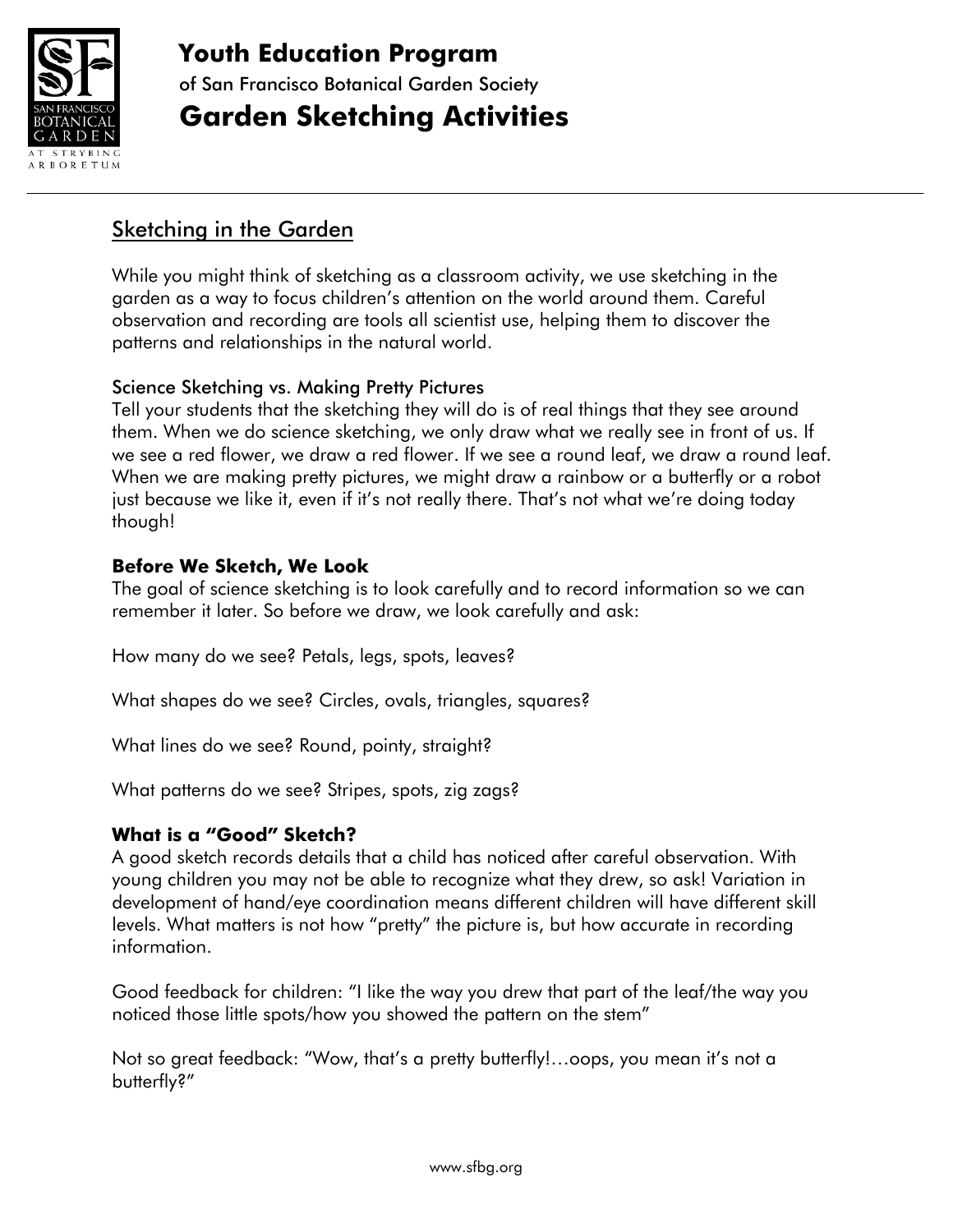

### **Youth Education Program** of San Francisco Botanical Garden Society **Garden Sketching Activities**

#### **Sketching Activity Rubric**

Effective assessment of a sketching activity can be done using a simple rubric, tailored to your specific project. While the focus is on the sketch, students should be encouraged to use words as well to record information about the object. Tell your students which of the following their page should contain. You can then keep students on task and assess their work by seeing that they follow the specific guidelines you have given them.

#### Every sketch should have:

Today's date

An image of the object you are observing

Your sketch should also show (teacher chooses 3 to 5 of the following):

- Sketch of the whole object
- Close-up detail of part of the object
- Color or notes about color
- The name of the object
- 
- \_\_\_ Labels of the parts of the object Notes and descriptions of the object
- Indication of size of the object
- Indication of parts of sketch that are life-sized
- A question about what you see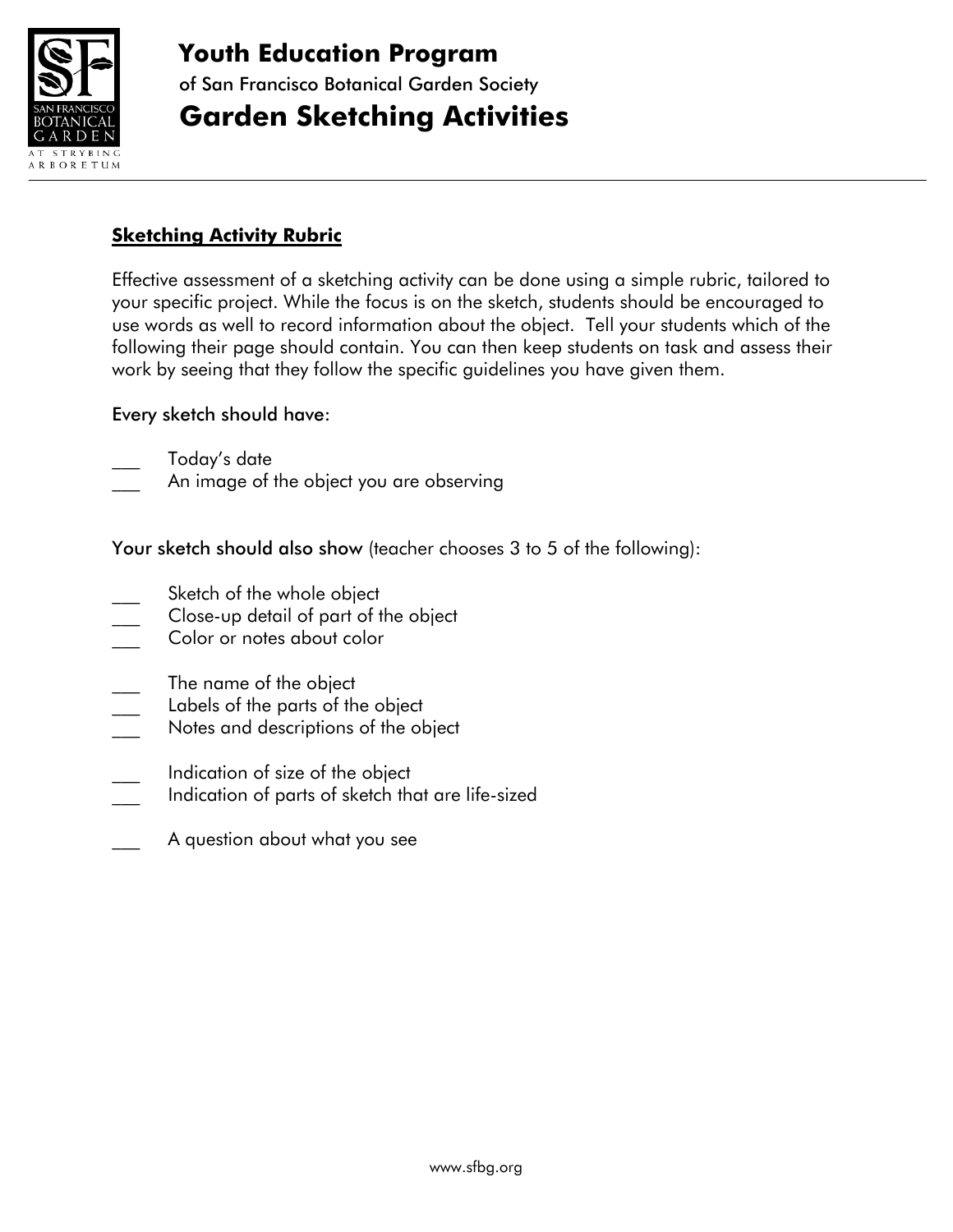

Ξ

# **Youth Education Program**

of San Francisco Botanical Garden Society

## **Garden Sketching Activities**

### Comparing Leaves

Objective – children recognize the diversity of leaves

When children are asked to draw a leaf, they generally draw a green oval shape. Through careful observation they will notice that leaves vary in many different ways and will begin to wonder why.

- 1. Review with students why plants have leaves to make food.
- 2. Do a short garden exploration looking for big leaves, small leaves, rough leaves, smooth leaves – have each child show you what they find.
- 3. Gather students in the activity area and explain that they will look very closely at two leaves. At this point you can decide whether you wish to choose the leaves for them, allow them free choice within a limited area, or allow them to pick two leaves smaller than their hands from throughout the garden to bring back.
- 4. Distribute the journals, pencils, and clipboards.
- 5. Remind children that this is "science sketching" which means they will draw only what they see, looking for lines, patterns, and shapes.
- 6. Tell children that their journals should include the following:
	- the DATE
	- sketches showing the SHAPE of two leaves
	- details of the EDGES of each leaf
	- the VEIN PATTERN of each leaf



www.sfbg.org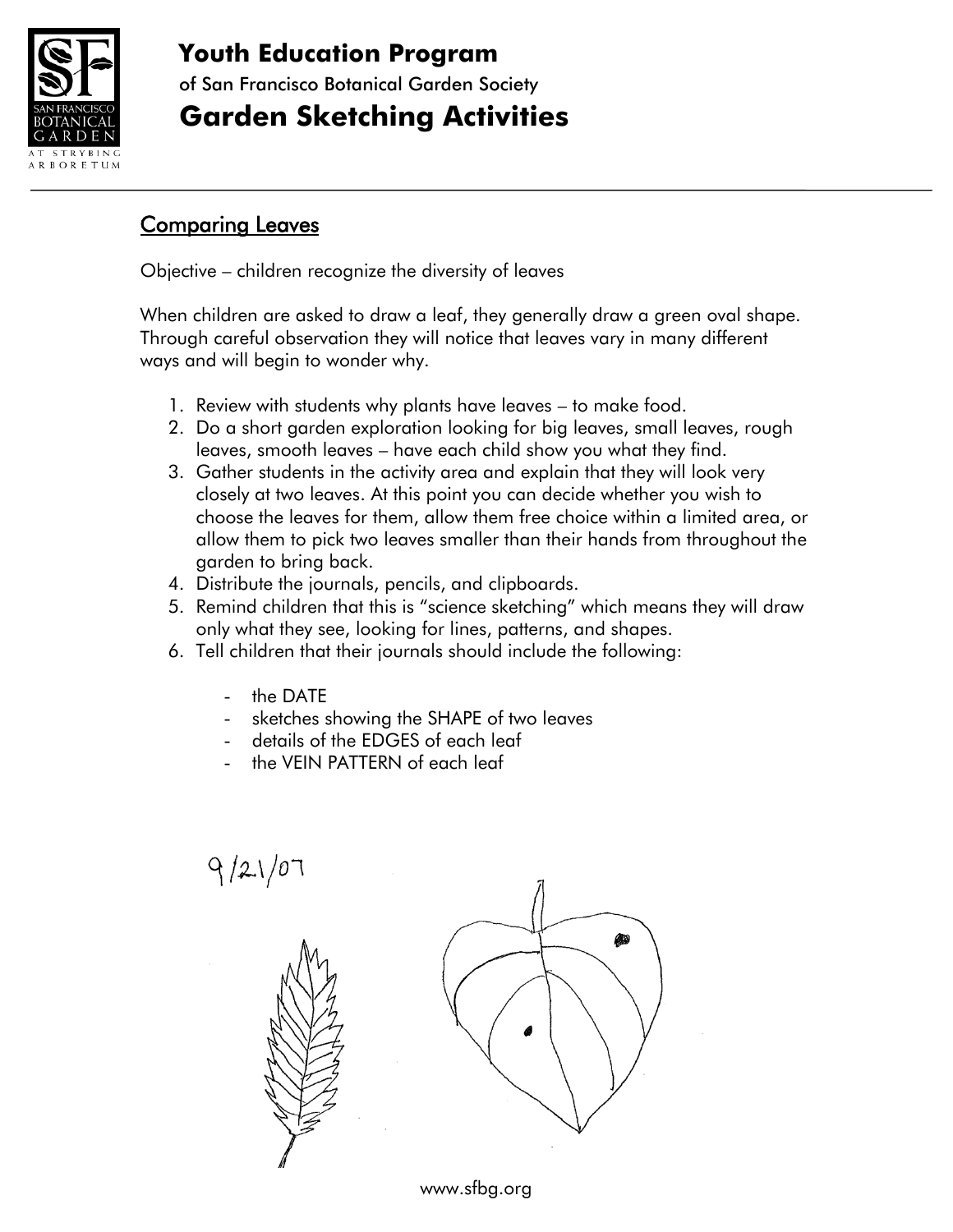

# **Youth Education Program**

of San Francisco Botanical Garden Society

## **Garden Sketching Activities**

### Change over time – a plant

Objective – children recognize that plants change

Ongoing observation makes it possible to see that plants are living things which grow and change. Use this same activity for multiple visits to the garden.

- 1. Review with students the basic life cycle of a plant and a plant's basic needs. Ask students to explain how and why a plant can change.
- 2. Explain that they will observe the same plant on each of their garden visits to see how it changes over time.
- 3. Help students select a plant to observe. They can all observe the same one, or choose a different plant for each student. Good choices are fruit trees and berry bushes.
- 4. Distribute the journals, pencils, and clipboards.
- 5. Remind children that this is "science sketching" which means they will draw only what they see, looking for lines, patterns, and shapes.
- 6. Tell children that their journals should include the following:
	- the DATE
	- a sketch of the WHOLE PLANT showing its structure
	- a sketch of one LEAF
	- labels of the PARTS OF THE PLANT
	- a PREDICTION about how the plant will change

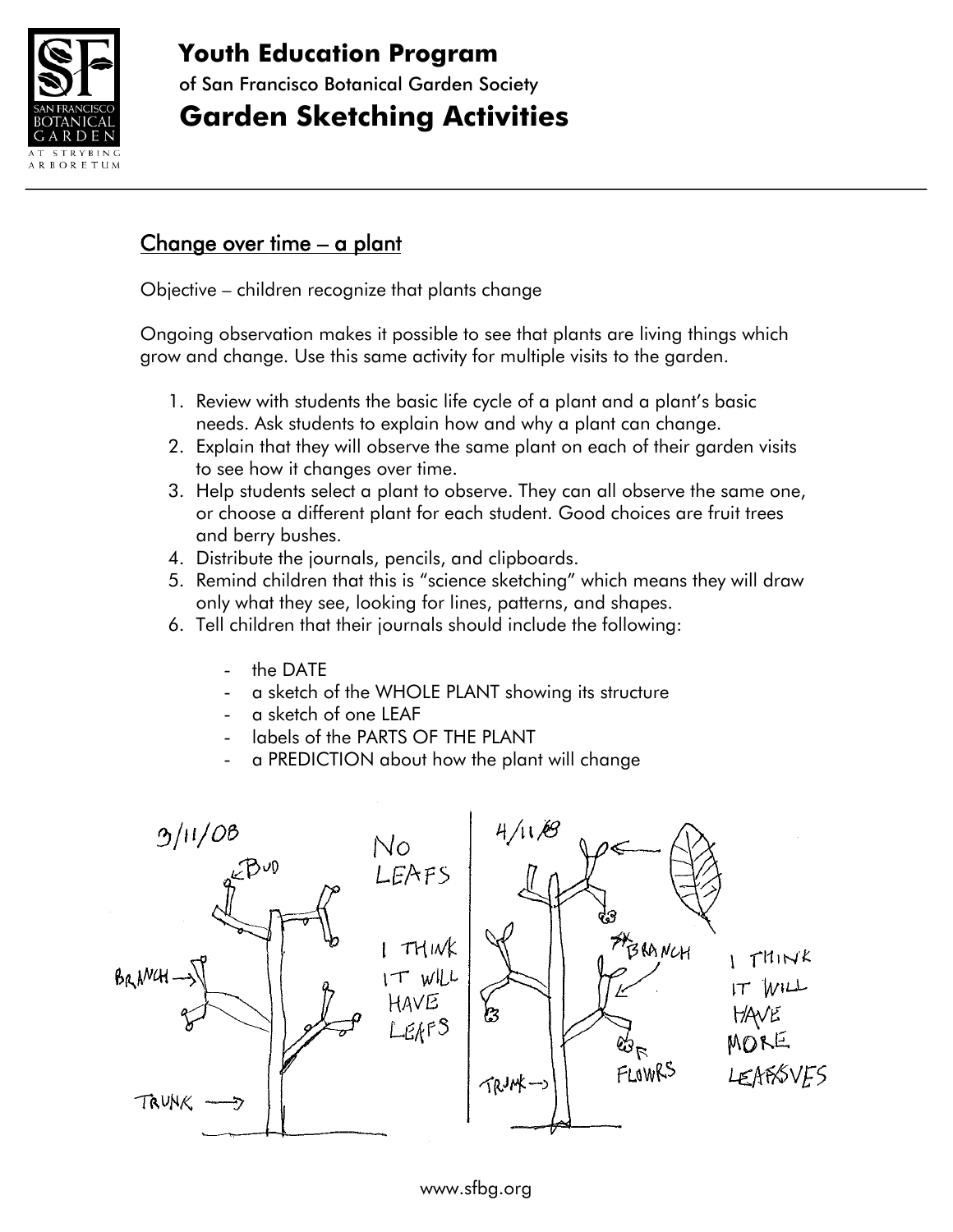

## **Youth Education Program** of San Francisco Botanical Garden Society

## **Garden Sketching Activities**

### Change over time – the environment

Objective – children recognize that the environment changes with the seasons

Ongoing observation allows children to observe seasonal changes in an area. Use the same activity for multiple visits to the garden.

- 1. Review the passage of seasons with students. What sorts of changes do they expect in the coming months? How might those changes affect the garden?
- 2. Explain that they will observe one area on each of their garden visits to see how it changes as the season progresses.
- 3. Help students select an area to observe. The pond, native garden, or butterfly garden are good areas to observe.
- 4. Distribute the journals, color pencils, and clipboards.
- 5. Remind children that this is "science sketching" which means they will draw only what they see, looking for lines, patterns, and shapes.
- 6. Tell children that their journals should include the following:
	- the DATE
	- the WEATHER
	- a sketch of the area showing the COLORS they see
	- a PREDICTION about how the area will change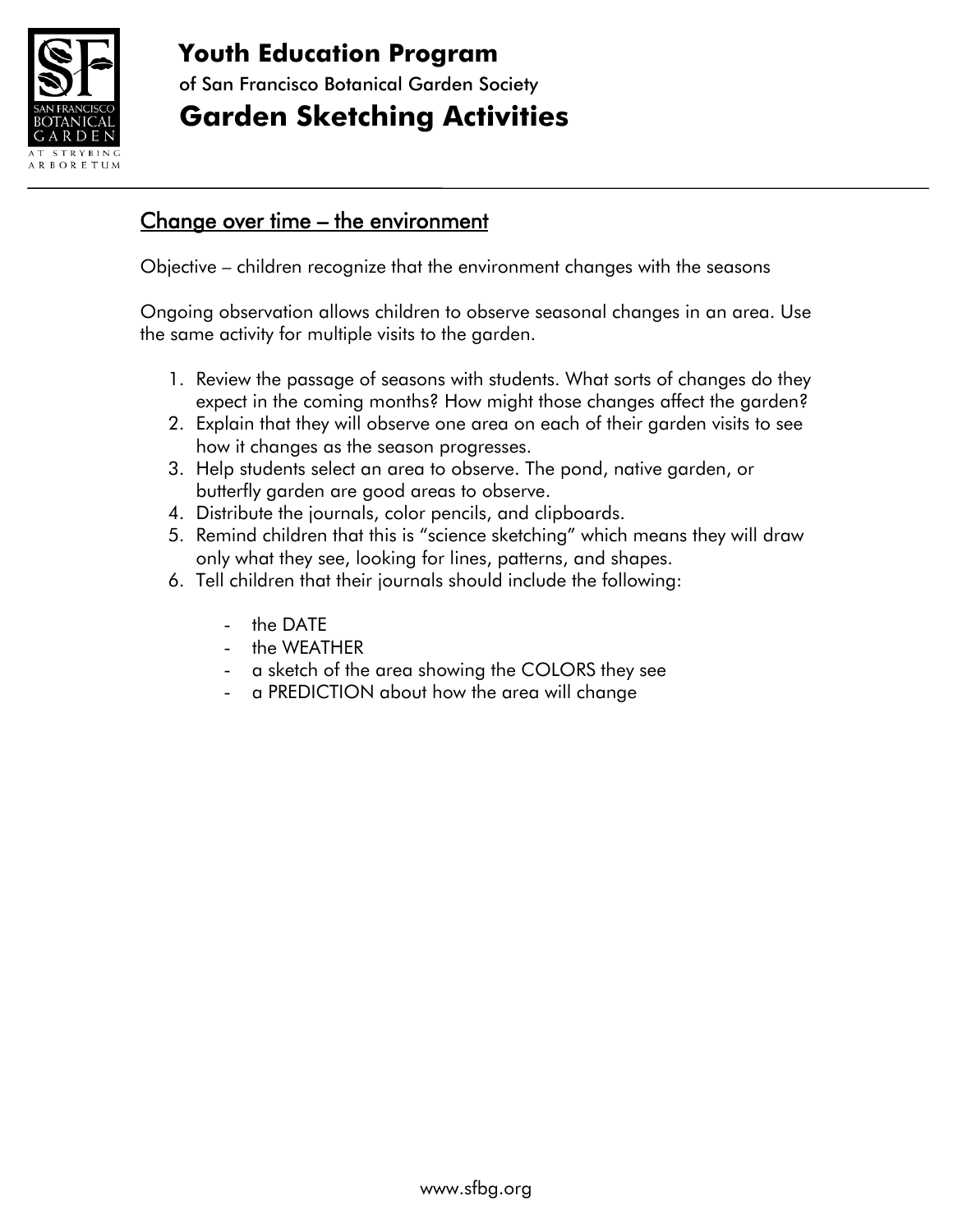

### **Youth Education Program**

of San Francisco Botanical Garden Society

## **Garden Sketching Activities**

#### Plant parts

Objective – children recognize the parts of a plant

Children observe a plant from the garden and label the parts which they see.

- 1. Review the basic parts of a plant and their jobs.
- 2. Do a short garden observation and look at the variety of plant parts.
- 3. Pull up a weed, with roots, and observe closely with students. Which parts of the plant can they identify? Remember, not all plants have all parts (i.e. flowers, fruit) at the same time.
- 4. Distribute the journals, pencils, and clipboards.
- 5. Remind children that this is "science sketching" which means they will draw only what they see, looking for lines, patterns, and shapes.
- 6. Tell children that their journals should include the following:
	- the DATE
	- a sketch showing all the PARTS of the plant
	- LABELS of the parts that they see